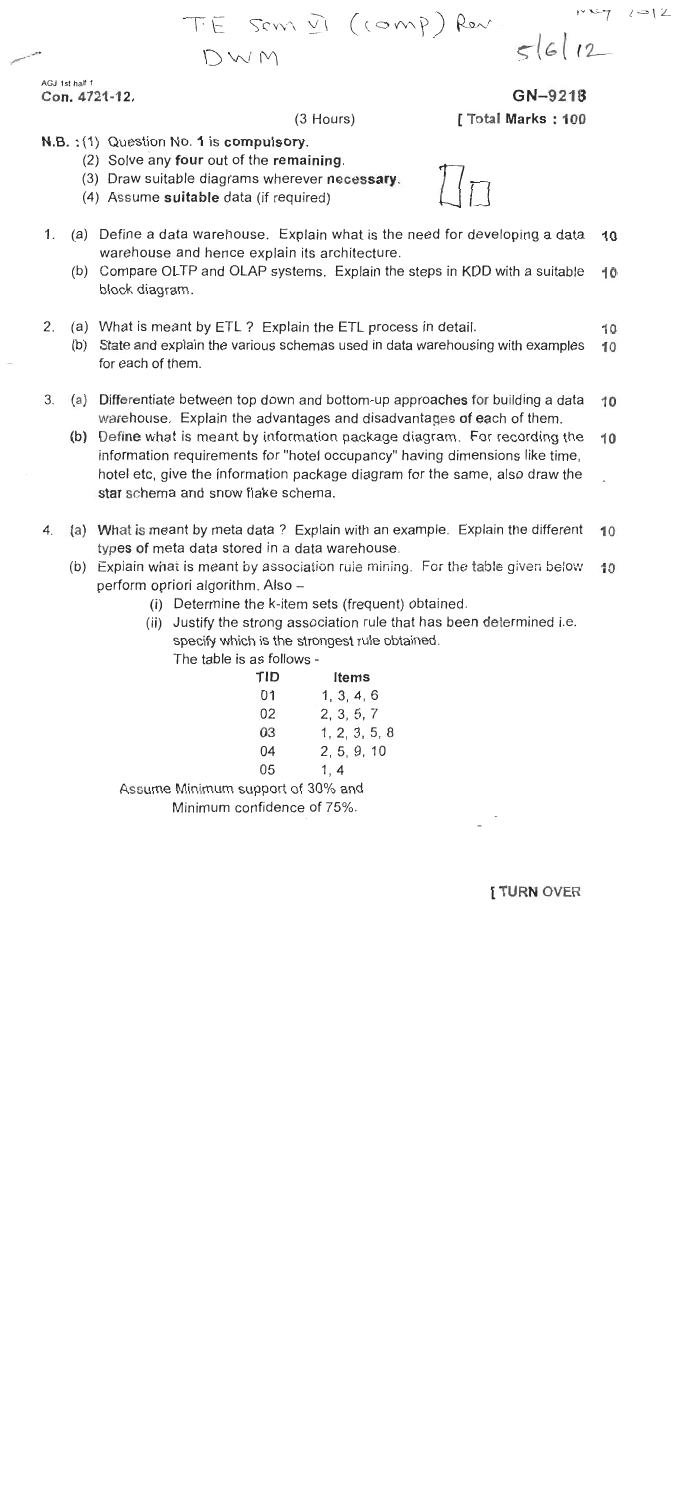## AGJ 1st half 2 Con. 4721-GN-9218-12.

 $\bullet$  $\sim$ 

- $5<sub>1</sub>$ Explain dimension modelling in detail.  $(a)$ 
	- (b) Explain what is meant by clustering. State and explain the various types with  $10$ suitable example for each.

 $\mathbf{2}$ 

- (a) What is meant by classification ? Justify why clustering is said to be supervised 10 6. learning. How is the classifier accuracy determined and also explain its various types.
	- (b) What is meant by market-basket analysis ? Explain with an example. State and 10 explain with formula the meaning of the terms :-
		- (i) Support
		- (ii) Confidence
		- (iii) Iceberg queries.

Hence explain how to mine multi level association rules from transaction databases, with example for each.

- $7<sub>1</sub>$ Write short notes on (any two) :-
	- (a) OLAP operations
	- (b) Data warehouse deployment and maintenance
	- (c) Attribute oriented induction
	- (d) Web mining.

20

 $10$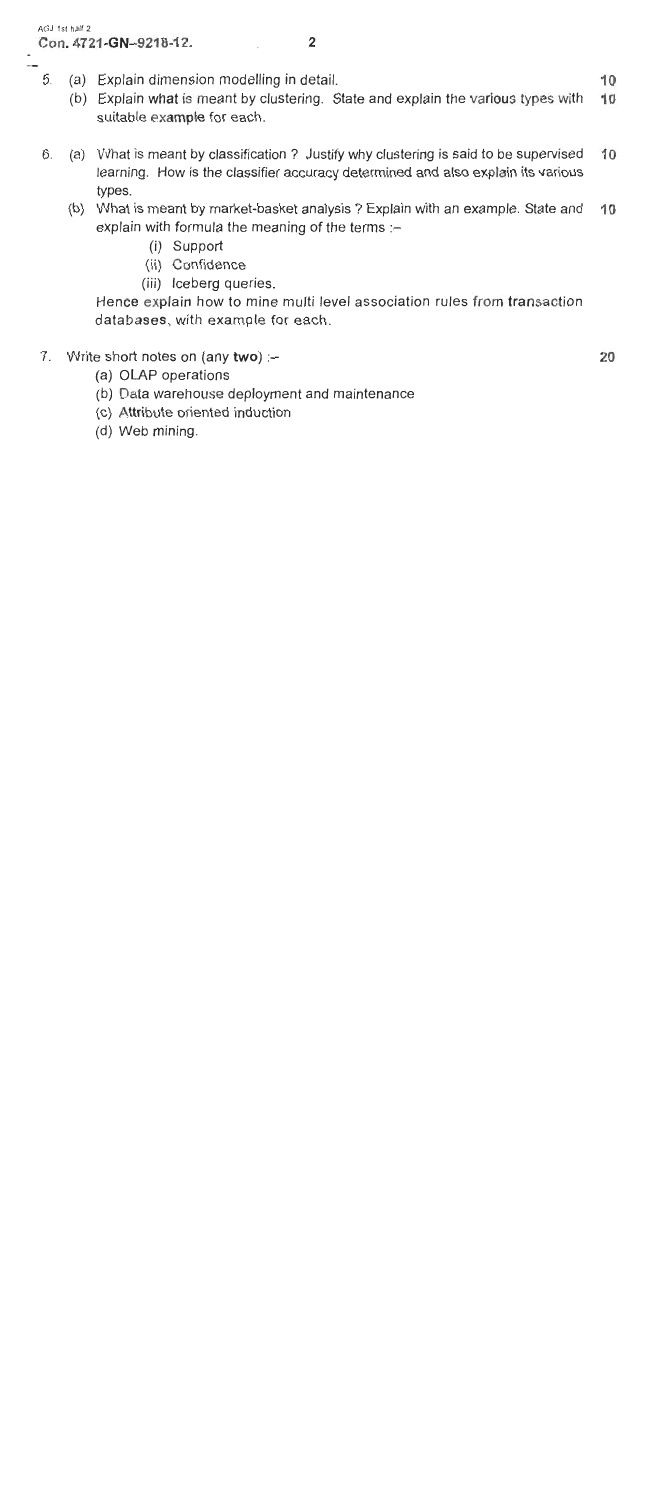T.E. (B. (OMP) Sem VI (Rev) 31/5/2012

1 : 1st half-12-(Con-4543)JP

Con. 4543-12.

GN-8627

[Total Marks: 100

|    |                   | $N.B.$ (1)<br>(2)<br>(3)                                                                                                                                                                                                           | Question No. 1 is compulsory.<br>Attempt any four questions from remaining.<br>Draw diagrams wherever required. |          |  |
|----|-------------------|------------------------------------------------------------------------------------------------------------------------------------------------------------------------------------------------------------------------------------|-----------------------------------------------------------------------------------------------------------------|----------|--|
| 1. | (a)<br>(b)<br>(c) | Explain different protocols used in each layer of TCP/IP protocol suite.<br>Explain Autonomous system and list routing protocols used inside and across<br>Autonomous system.<br>Explain different traffic descriptor used in ATM. |                                                                                                                 |          |  |
| 2. | (a)<br>(b)        | List connecting devices used in each layer. Explain each with example.<br>What are different multicast routing protocols? Explain DUMRP in detail.                                                                                 |                                                                                                                 |          |  |
| 3. | (a)<br>(b)        | Draw and explain functions of ATM layers. Explain in detail AAL1 and AAL5.<br>Explain how network management is done using SNMP, SMI and MIB.                                                                                      |                                                                                                                 |          |  |
| 4. | (a)<br>(b)        | Explain RIP unicast routing protocol with example.<br>Explain the SONET frame structure.                                                                                                                                           |                                                                                                                 | 10<br>10 |  |
| 5. | (a)<br>(b)        | Describe different delay components in communication network. Explain M/M/1<br>queuing system.<br>What is RTP ? Explain RTP frame format in detail.                                                                                |                                                                                                                 | 10<br>10 |  |
| 6. | (a)<br>(b)        | Explain how DWDM achieves high data rate transmission. What are advantages<br>and disadvantages of DWDM over SONET?<br>Explain different delay components in communication networks. Which parameters<br>can affect the delay.     |                                                                                                                 | 10<br>10 |  |
|    |                   | (a)<br>(b)<br>$\sim$                                                                                                                                                                                                               | Write short note on $:$ — (any two)<br>X.25<br><b>Network Address Translation</b><br>DPIID                      | 20       |  |

(3 Hours)

 $ACN$ 

- $(C)$ **RSUP**
- IP over ATM.  $(d)$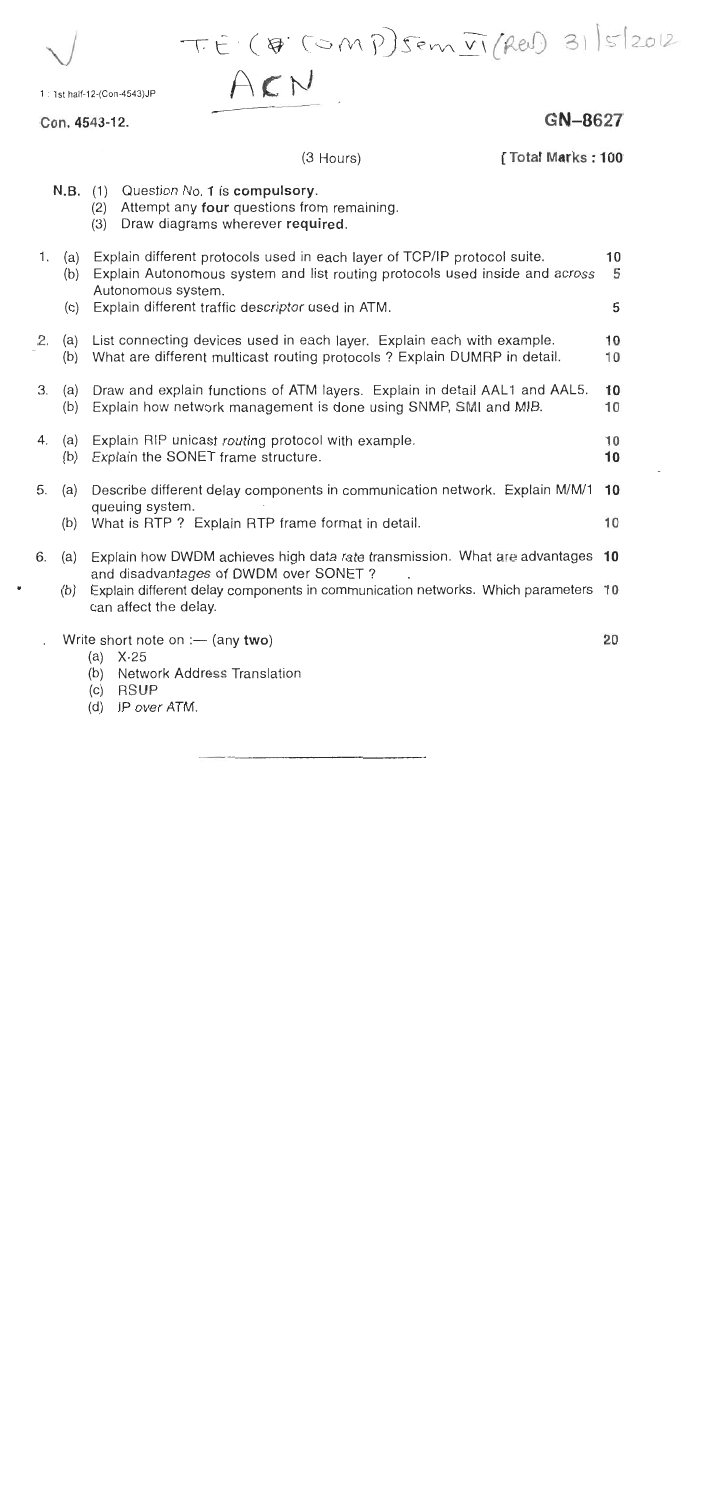| 25 : 1st half-12-(j)JP<br>Con. 4044-12.<br>$(3$ Hours) |          |                                                                                           | TE (CMPN II CACU) 26/5/12<br>Systems pagaamming & Complier<br>[Total Marks: 100                                                                                                                                                                      |          |  |
|--------------------------------------------------------|----------|-------------------------------------------------------------------------------------------|------------------------------------------------------------------------------------------------------------------------------------------------------------------------------------------------------------------------------------------------------|----------|--|
|                                                        | N.B. (1) | (2)                                                                                       | Question No. 1 is compulsory.<br>Attempt any four questions out of remaining six questions.                                                                                                                                                          |          |  |
|                                                        |          |                                                                                           | 1. Answer the following $-$<br>(a) What is System Software and application software?<br>(b) What is the use of ORG (ORIGIN)?<br>(c) What is positional parameter in macro?<br>(d) Differentiate between Parse tree and Syntax tree.                  | 20       |  |
|                                                        |          |                                                                                           | 2. (a) For a regular expression $(0+1)^*01$ , construct an NFA for this expression and convert                                                                                                                                                       | 10       |  |
|                                                        |          | this NFA into DFA.<br>(b) Explain various phases of complier with suitable example.<br>10 |                                                                                                                                                                                                                                                      |          |  |
| 3.                                                     |          |                                                                                           | (a) Explain two pass assembler with flowchart.<br>(b) What are different functions of Loader ? Explain difference between Linkage<br>editor and Linking loader.                                                                                      | 10<br>10 |  |
| 4.                                                     |          |                                                                                           | (a) Test whether following grammar is LL (1) or not. Construct LL (1) Parse table.<br>$S \longrightarrow AB \mid g$ Da<br>$A \longrightarrow ab \mid c$<br>$B \longrightarrow dC$<br>$C \longrightarrow gC \mid g$<br>$D \longrightarrow f D \mid g$ | 10       |  |
|                                                        |          |                                                                                           | (b) Explain rantime storage organization in detail.                                                                                                                                                                                                  | 10       |  |
| 5.                                                     |          |                                                                                           | (a) Draw Syntax tree and Directed Acylic Graph (DAG) for expression<br>$(a * b) + (c - d) * (a * b) + b$                                                                                                                                             | 10       |  |
|                                                        |          | (b) What is binding ? Explain Static and dynamic binding.<br>10                           |                                                                                                                                                                                                                                                      |          |  |
| 6.                                                     |          |                                                                                           | (a) Explain two pass macro processor with flowchart and databases.<br>(b) Explain various forms of intermediate code used by compiler.                                                                                                               | 10<br>10 |  |
| 7.                                                     |          | (a)<br>(c)<br>(d)                                                                         | Write short notes on :--<br>SPARC assembler<br>(b) LEX and YACC<br>Debug monitor<br>Macro assembler.                                                                                                                                                 | 20       |  |

 $\sim$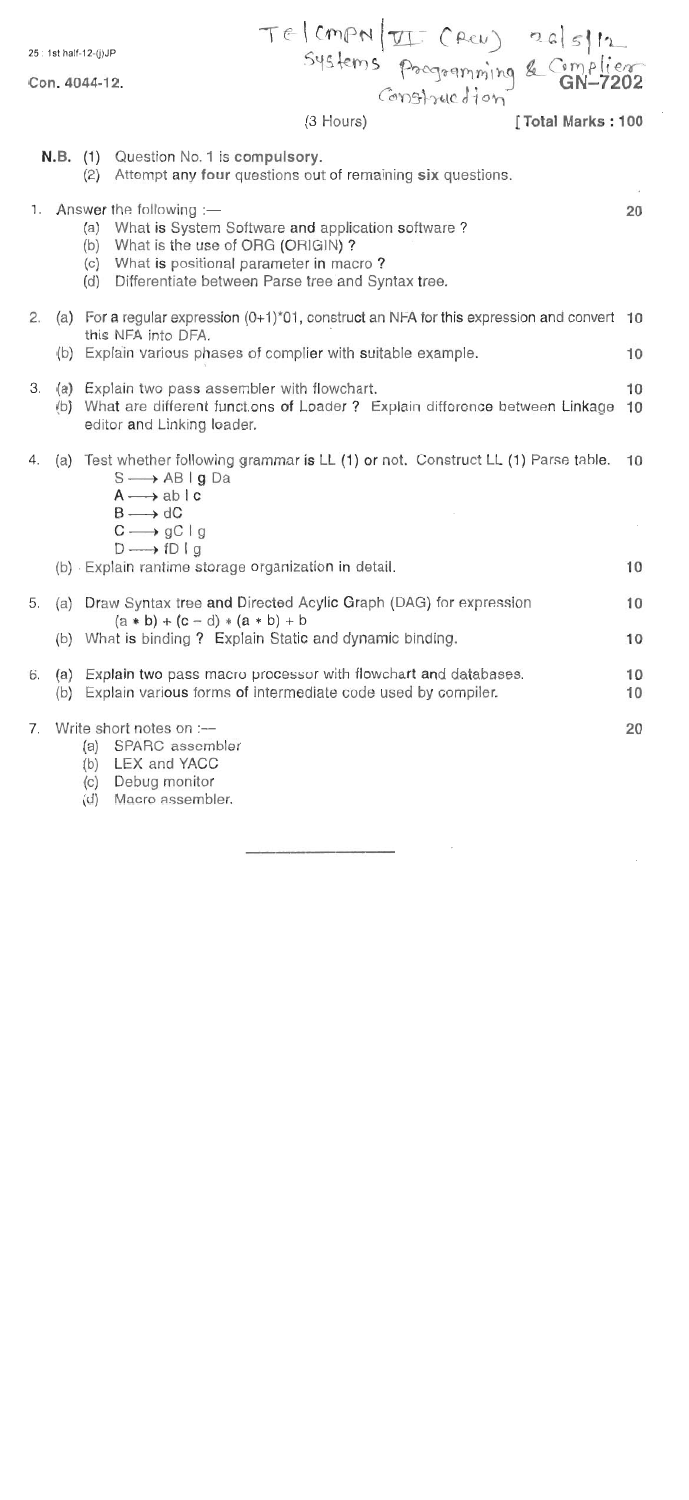33-1st Half-12 mina (e)

Con. 3999-12.

TE comp) VI Advanced microprocesser  $2215/12$  GN-7208

(3 Hours)

[Total Marks: 100

- N. B.: (1) Question No. 1 is compulsory.
	- (2) Out of remaining six questions, attempt any four questions.
	- (3) In all 5 questions to be attempted.
	- (4) Figures to the right indicate marks.
- (a) Enlist the instruction pairing rules of U and V pipeline in Pentium.  $1.$ 5 (b) Write short note on Intel's Net burst micro architecture. 5 (c) Draw the data flow graph for computation of integer power  $Z = X^n$  of an 5 input number X. (d) State the use of following x 86 flags: 5 RF, TF, VM, NT, IOPL.
- (a) Explain how the flushing of pipeline is minimized in Pentium architecture. 2. 10 (b) Explain in brief integer instruction pipeline stages of Pentium processor. List the 10 steps in instruction issue algorithm.
- (a) Differentiate between Pentium and Pentium pro-processors wrt size of address/data 10 3. bus, addressable memory, virtual memory, L2 cache, generation, SMP support, integer pipeline stages, no. of integer pipes, floating point pipeline stages, no. of floating point pipes.
	- (b) State the features of Intel Itanium processor. Draw the block diagram of Itanium 10 processor and explain in brief.
- (a) Explain segmentation and paging in protected mode of 80386 processor. 10 4. (b) Explain the Debug registers of 80386DX processor. 10
- 5. (a) Consider the following reservation table for a unifunction pipeline  $-$



(v) Calculate MAL (minimal average latency).

(b) Explain static data flow computer architecture with example.

1  $10$ 

 $\overline{2}$ 

1

5

1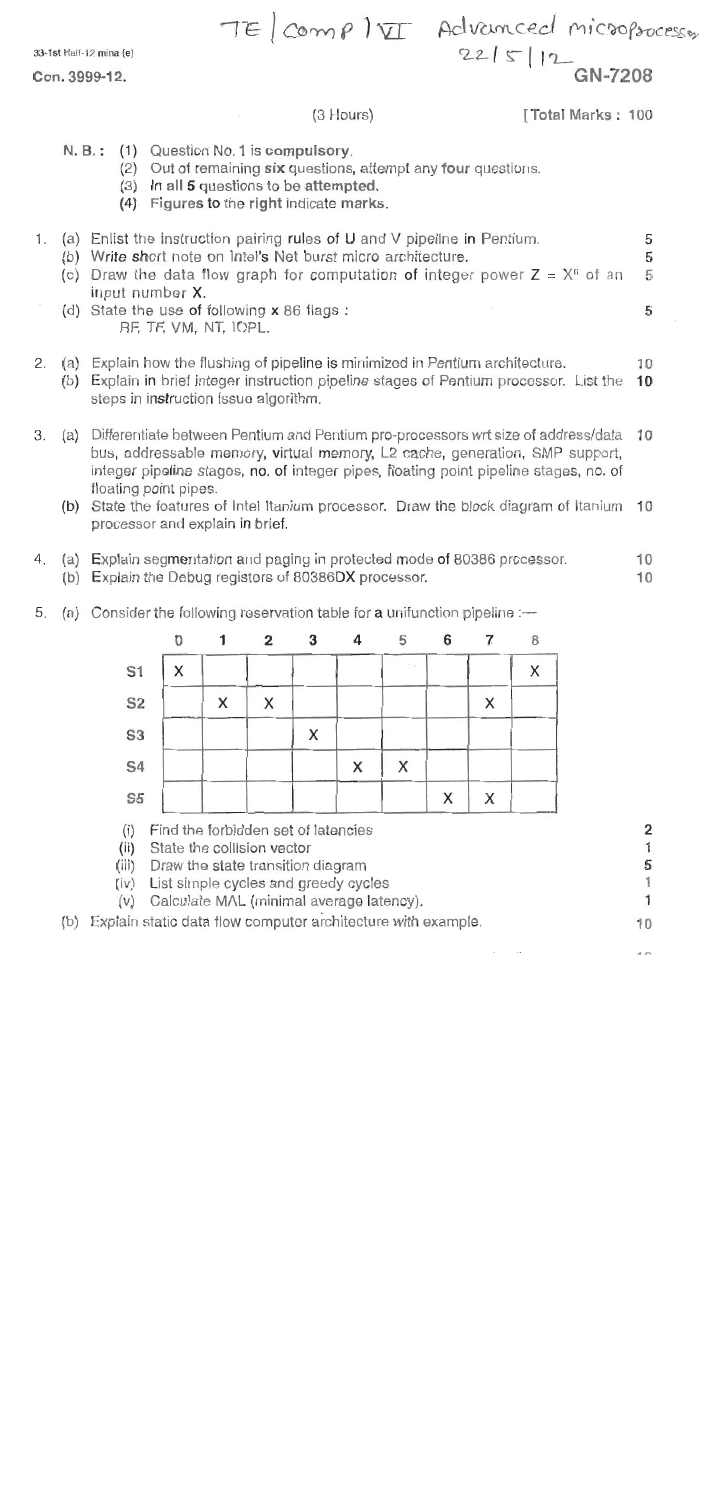Differentiate between real mode and protected mode of X 86 family. 6.  $(a)$  $(b)$ Explain Cache organization of Pentium.

 $10$ 

10

5

5 5

5

## Write short note on the following :-

- Structure of segment descriptor  $(a)$
- **USB**  $(b)$
- Layered architecture of SCSI  $(c)$
- EISA.  $(d)$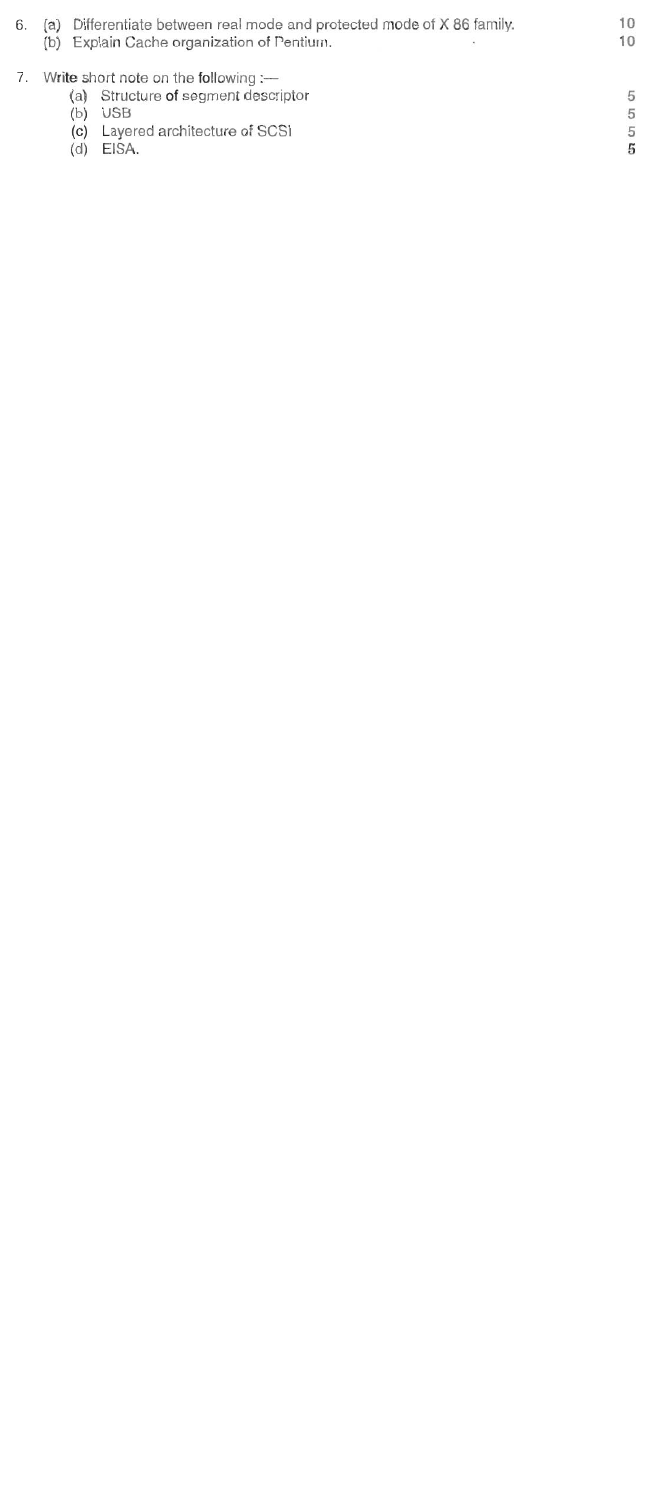

c. Draw Class Diagram.

## Q2 A) Realized Inheritance to database table for the given model.  $(12)$

- 1> Do Vertical Mapping.
- 2> Do Horizontal Mapping.
- 3> Advantage and tradeoff between these two methods.



Q2 B) Following is the Bidirectional many-to-many association - Object design model before transformation.  $(8)$ 



Write Java code after transformation for Mapping Association.

- Q3 A) Explain in detail about different levels of CMM with their characteristics.  $(10)$
- Q3 B) Explain all phases of the SDLC.  $(10)$ Q4 A) Explain with an example Cohesion and Coupling.  $(10)$ Q4 B) Explain in detail RAD software life cycle model.  $(10)$ Q5 A) Explain and compare FTR and Walkthrough.  $(10)$ Q5 B) What is SCM? Explain in detail Software Configuration Item identification. (10) Q6 A) Compare Forward Enginering, Reverse Engineering and Re-Engineering.  $(10)$ Q6 B) Explain in detail COCOMO model.  $(10)$ Q7) Short Notes on any two:  $(20)$ a. Integration Testing b. Types of Maintenance c. Design Pattern
	- d. Risk Management